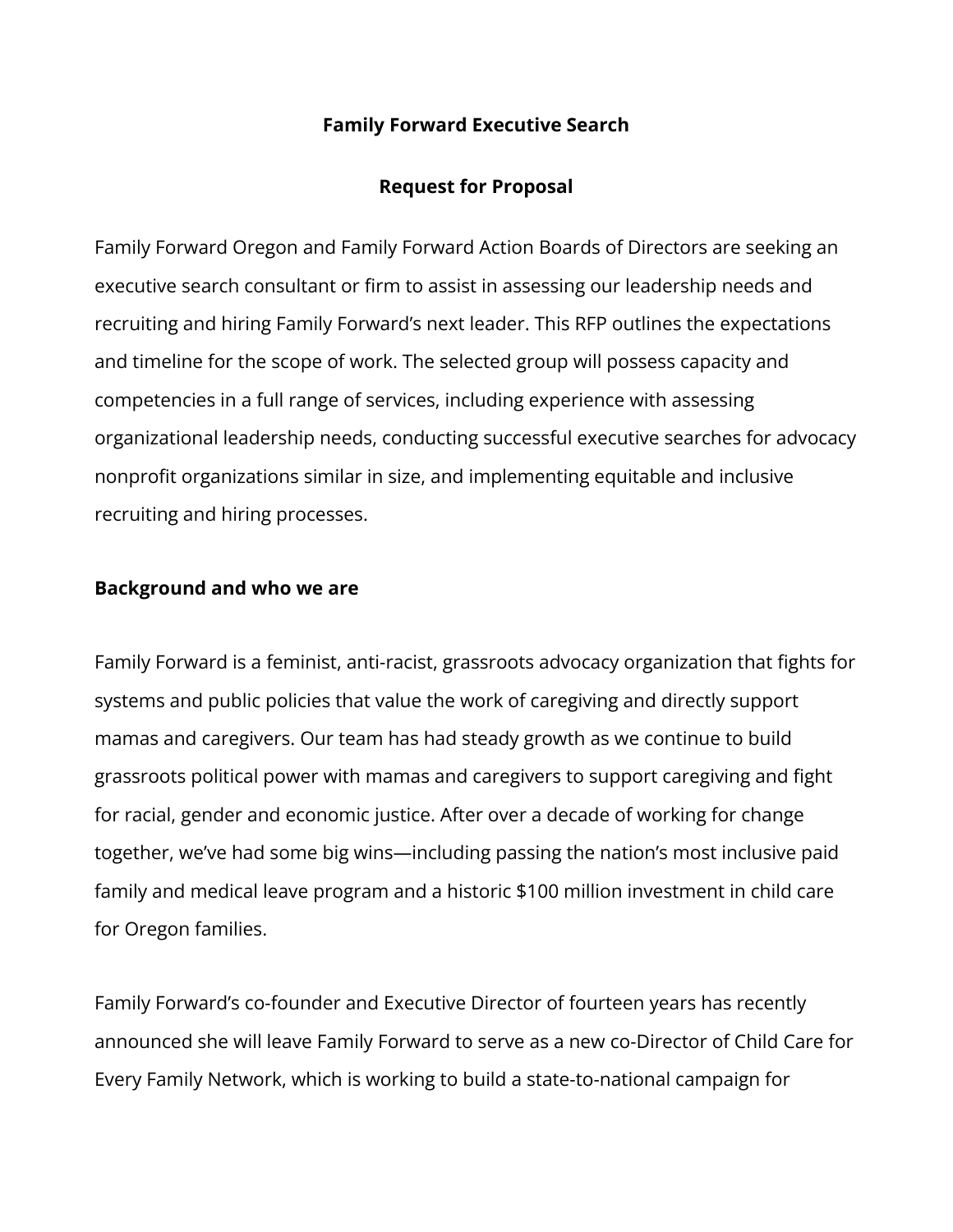universal child care. She's taking our work to the national level! Our staff and board see this as a moment to assess our strengths and needs, and find our next leader.

# **The selected firm will:**

- Work with a transition team comprised of Family Forward Oregon and Family Forward Action board members and staff
- Work with the transition team to assess Family Forward's leadership needs based on our recently completed 5-year strategic plan, and engage with relevant stakeholders
- Lead the process of creating an updated job description
- Provide guidance on and implement the recruitment and hiring process and timeline including advising on salary
- Lead and conduct an extensive search including: recruitment; coordinate intake of application packages; conduct initial vetting of applicants; manage scheduling of interviews; facilitate transition team assessment of candidates and selection of finalist for board consideration
- Support the process of final negotiations that result in an accepted Letter of **Hire**

A successful search is one that ends in the recruitment of a candidate that effectively meets all the job requirements and qualifications, and which receives approval for hire from the Board of Directors. The end of engagement will be marked by a signed Letter of Hire. The Board of Directors are hopeful this will occur no later than December 2022.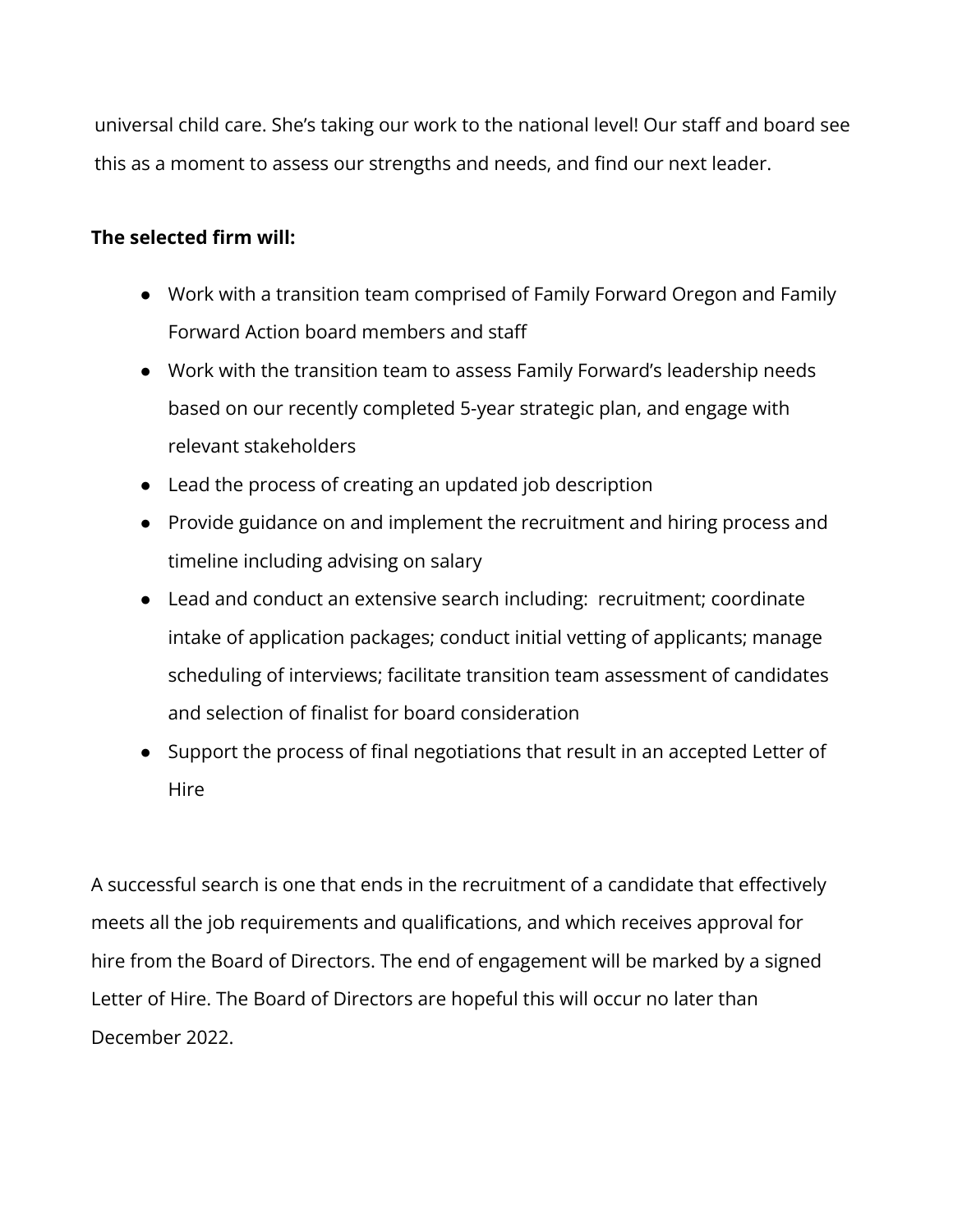## **Project Team**

The executive search firm will report to a designee of the Boards, and will work in close coordination with the transition team.

# **RFP Submission Requirements**

Proposals should include the following:

- 1. Organization Description: Brief history and summary of your firm and expertise.
- 2. Leadership Assessment Approach: Please tell us about the process you would go through to reassess an organization's leadership needs
- 3. Recruitment Approach: Please tell us about the process you would go through to find a successful candidate. Detail how you will accomplish the above scope of work, including a clear delineation of what we should expect the firm to be responsible for and what you expect from us.
- 4. Proposed Timeline: Estimate the start and end dates for each phase of the search process.
- 5. Budget: Proposed cost along with narrative description of what is included in this cost.
- 6. References: Provide two references:
	- a. A successful Executive Director search, where the Executive Director has been with the organization for at least two years. Please provide contact information for both the Executive Director and, if possible, the board member contact with whom the firm contracted.